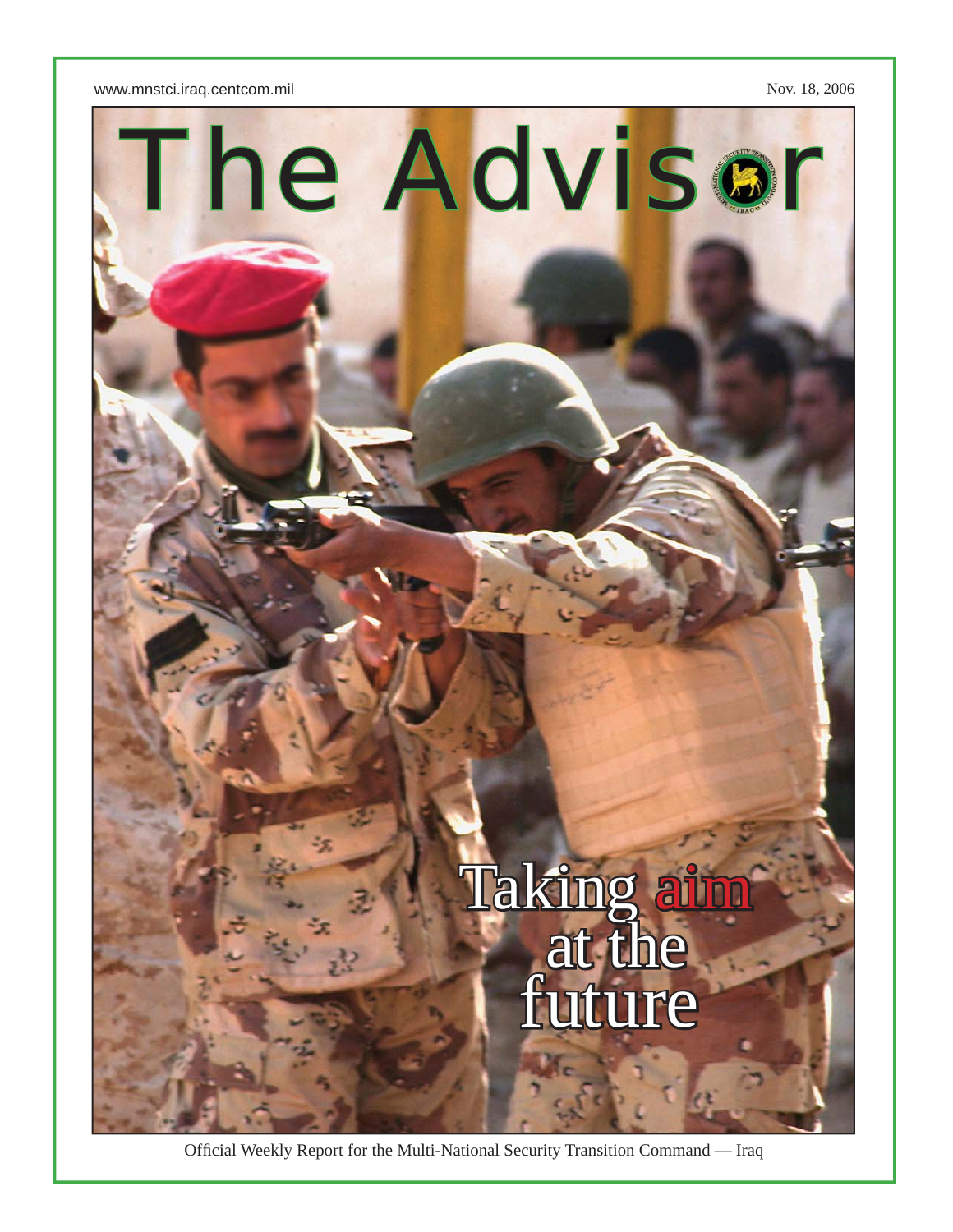THE ADVISOR



**Commanding General** U.S. Army Lt. Gen. Martin E. Dempsey

> **Command Sergeant Major** U.S. Marine Corps Sgt. Maj. Daniel Burs

**Public Affairs Officer** U.S. Army Col. Michael Negard

**Deputy Public Affairs Officer** U.S. Army Maj. Gerald Ostlund

**Public Affairs Operations Officer** U.S. Army Maj. Nathan M. Banks, Sr.

**Public Affairs NCOIC** U.S. Army Sgt. 1st Class Ronda Jordan

**Editor** U.S. Army Master Sgt. Rick Brown

> **Journalists** U.S. Air Force Staff Sgt. Zachary Wilson

U.S. Navy Mass Communication Specialist 2nd Class Elisandro Diaz

> **CPATT Public Affairs Offi cer** Ann Bertucci

**The Advisor** is an authorized publication for members of the U.S. Defense Department and multinational partners.

*Contents of this paper are not necessarily the offi cial views of the U.S. government or multinational partners of the U.S. Department of Defense. The editorial content of this publication is the responsibility of the Multi-National Security Transition Command — Iraq Public Affairs Office.* 

**Some faces of Iraqi soldiers and police have been altered to protect their identities.**

Direct questions and comments to: pao@mnstci.iraq.centcom.mil MNSTC-I PAO APO AE 09348 DSN: 318-852-1334

To subscribe to **The Advisor**, visit us online at: www.mnstci.iraq.centcom.mil/advisor.html

**ON THE COVER An Iraqi Army instructor assists a recruit with his fi ring technique at Camp Habbaniyah Nov. 12.**

> Photo by U.S. Air Force Staff Sgt. Zachary Wilson

# **Bush: Coalition in Iraq will 'Succeed unless we quit'**

**By Donna Miles** American Forces Press Service

**WASHINGTON** — U.S. President George W. Bush acknowledged the difficulty of the mission in Iraq during a press conference in Vietnam Nov. 17, but insisted, "We'll succeed unless we quit."

"The (Iraqi Prime Minister Nouri al-) Maliki government is going to make it unless the Coalition leaves before they have a chance to make it," Bush said. "And that's why I assured the **prime minister** we'll get the job done."

People tend to want instant results, but the task in Iraq and elsewhere in the world of countering radical extremism "is going to take awhile," the president told reporters.

Bush was in Vietnam for the Asia-Pacific Economic Cooperation summit and shared the podium with Australian Prime Minister John Howard during the press conference.

Bush called the war in Iraq just one part of the struggle between radicals and extremists and people who want to live in peace. "And it's just going to take a long period of time … for the … ideology of freedom to overcome an ideology of hate," he said. "Yet, the world that we live in today is one where (people) want things to happen immediately."

He emphasized the difficulty of the mission in Iraq and the importance of the Coalition standing strong as Iraq's government progresses. "It's hard work in Iraq," the president said. "That's why I'm so proud to have a partner like John Howard who understands it's difficult to get the job done."

Bush said he assured Howard that a

change in the U.S. Congress doesn't signal a change in the country's commitment to the Iraq mission. "I assured him that we're not leaving until this job is done, until Iraq can govern, sustain and defend itself," he said.

Howard echoed Bush's sentiments about the need to remain in Iraq until the job is done. "The idea of the Coalition leaving in circumstances where the Iraqi people are not able to look after themselves and to enjoy the democracy they want would be a catastrophic defeat for our cause," Howard said. That defeat would extend beyond the Middle East and "would embolden terrorists in that region and it would embolden terrorism in countries like Indonesia," he added.

Bush called APEC "an important summit" and said it gives the participants an opportunity to discuss, not just free trade, but also other key issues such as North Korea's nuclear ambitions.

"We have a chance to solve this issue peacefully and diplomatically," he said. "It's important for the world to see that the Security Council resolutions which were passed, are implemented. So part of my discussions will be how we implement those sanctions that the world has asked for, but also it's a chance to set the conditions right so that the six-party talks will succeed."

The president said he was pleased to visit Vietnam and said he looks forward to meetings with the country's leadership. He expressed optimism that two countries once at war can become friends. "I guess my first reaction is history has a long march to it," he commented, "and that societies change and relationships can constantly be altered to the good."

*"The al-Maliki government is going to make it unless the Coalition leaves before they have a chance to make it, and that's why I assured the prime minister we'll get the job done."*

**U.S. President George W. Bush**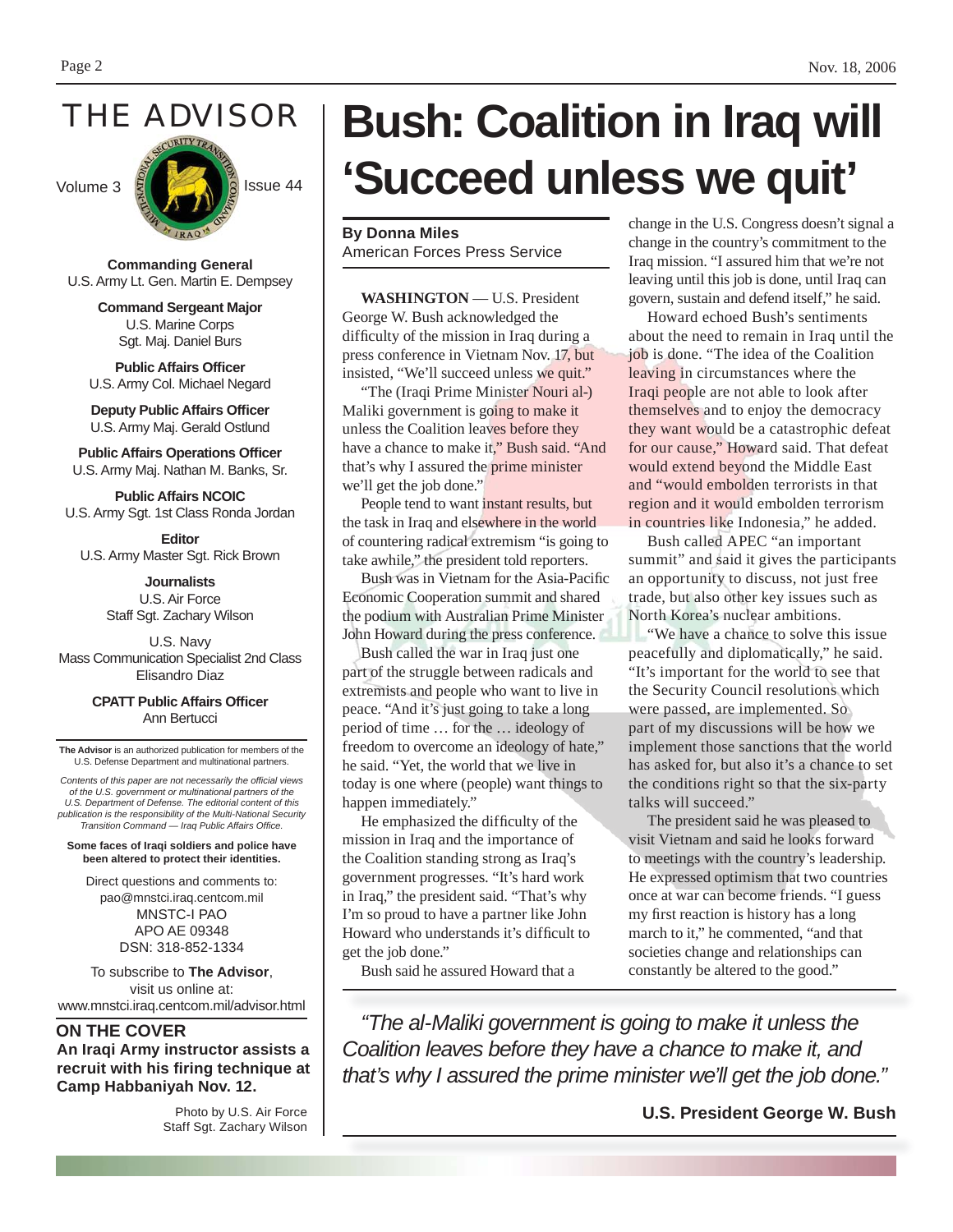## **Habbaniyah leads Iraqi Army development**

**By U.S. Air Force Staff Sgt. Zachary Wilson** MNSTC-I Public Affairs

**HABBANIYAH, Iraq —** From this strategic base sandwiched between Fallujah and Ramadi in western Iraq, the Iraqi Army is in the process of meeting Prime Minister al-Maliki's call to increase the size of the Iraqi army by more than 30,000 additional soldiers.

Currently, more than 600 recruits are near graduation from a program that aims to put more Iraqi Army forces in the restive Al Anbar province, which will rely on home-grown recruits to provide security in a region that many of these recruits say is known for its apprehension towards outsiders.

The basic combat training program at Habbaniyah will eventually see classes of 1,800 mostly Sunni Muslim recruits graduate every five-and-a-half weeks. The new soldiers will be stationed in the Al Anbar province, where most of them were recruited, and where the Iraqi government has determined it needs more forces, said U.S. Army Capt. Daniel Eadens, a Coalition advisor stationed in Habbaniyah.

The Iraqi BCT course instructors come from all over Iraq, with many having served in the Saddam-era military. The instructors form the cornerstone of the training program; adapting the training from being designed to create an army built to spread fear to one designed



Photos by U.S. Air Force Staff Sgt. Zachary Wilson

**An Iraqi Army drill instructor gives his formation facing movement commands. The instructor and the rest of his cadre are responsible for the military training of more than 600 Iraqi Army recruits at Habbaniyah.**

to fighting an insurgency looking to undermine the Iraqi government, said Iraqi Army Maj. Kabal, a BCT unit commander, with the aid of an interpreter.

"There is a very big difference between the training of the army 20 years ago and now," Kabal said. "The level of training and



**Iraqi Army recruits take up prone fi ring positions during the marksmanship portion of their training in Habbaniyah Nov. 12. The recruits demonstrated various fi ring positions prior to reporting to the camp's fi ring range.** 

discipline here is a big difference. We don't pressure the recruits here, we want them to learn. The old army under Saddam Hussein was about fear and the army was (reflective) of his personality traits," he said.

"The future of our army will be good," he continued. "We have a mix of ethnic and religious groups from all over Iraq. The sectarianism is very far away from the army."

The new program was designed to locally recruit from and to train recruits in Al Anbar, as well as to station them locally. The need arose after another Habbaniyah graduation last May. Many of those graduates quit the army after learning of their assignments to other areas around the country. Although most had requested to serve in their hometowns following graduation, the Iraqi army policy at the time was that new soldiers would be assigned based on the needs of the army, regardless of location.

**See TRAINING, Page 4**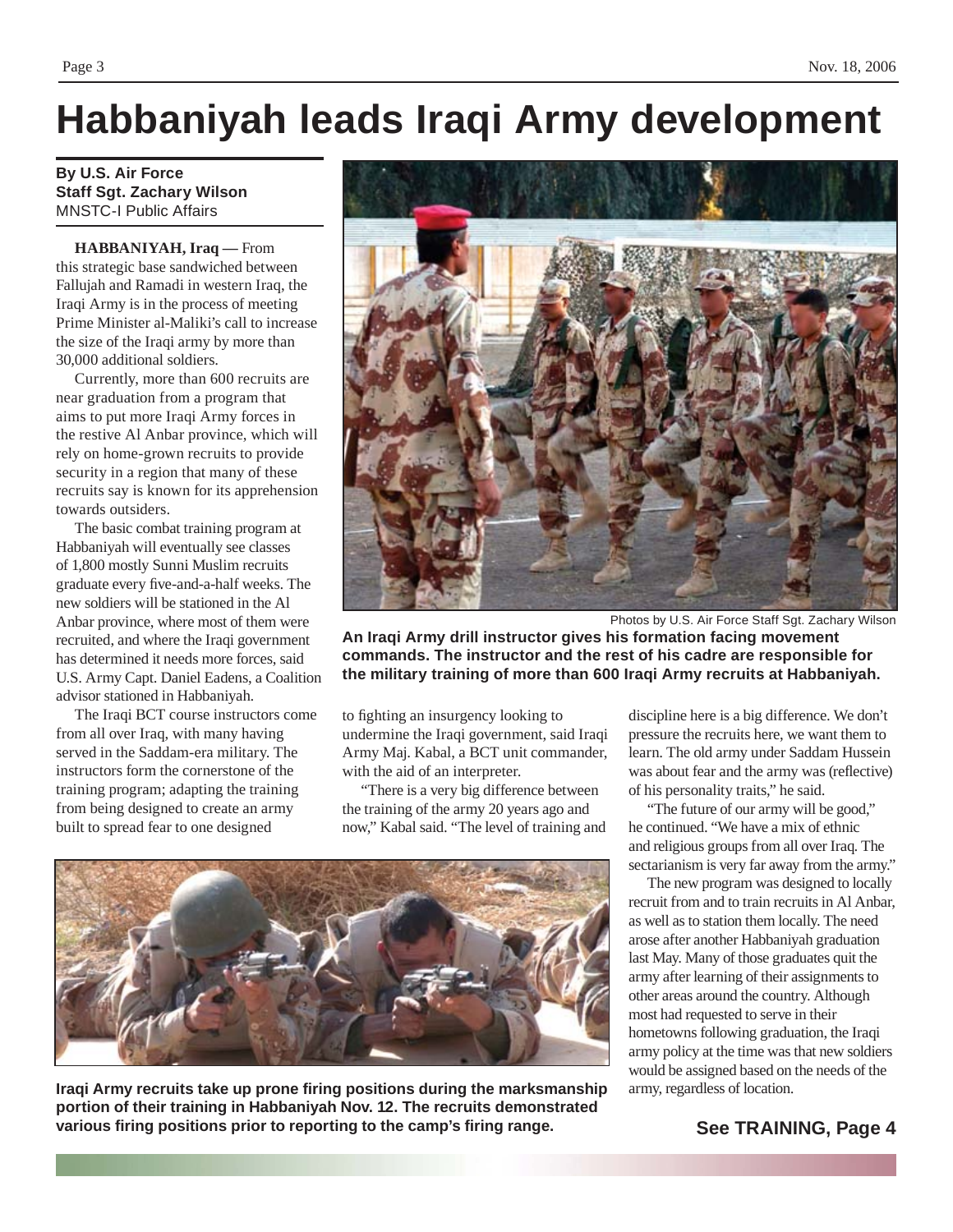### *Recruits learn skills to operate in Al Anbar province*

#### **From TRAINING, Page 3**

The current team of advisors graduated their first basic training course two months ago, Eadens said. "We ensured they would get paid by their divisions, which they did, and that they would be stationed near their home. The training is better, the (instructors) are better, the recruits are (better), and we have fewer problems. I've seen a huge improvement," he continued, "so this cycle suggests the next 1,800 (recruits) will be even better."

The course curriculum starts the recruits off early each morning with breakfast, time for prayer and physical training, before marching to a soccer field to practice drill and ceremonies. All this before they start the classroom instruction portion of the day.

During instruction periods, the recruits sit in bleachers for class lessons on a variety of basic military tasks. Training is conducted in a school-like manner, where the instructors talk to the recruits and answer their questions without the stereotypical "talking loud enough for everyone to hear" approach that an outsider would expect from a basic training course.

Just as in U.S. basic training programs, the tasks are first demonstrated for recruits, who, in-turn, perform them in front of their instructors to demonstrate proficiency. The recruits then break for lunch for two hours before reporting back to the soccer field for some final training. The various units around the camp then usually engage each other in sometimes not-so-friendly soccer matches played with the entire camp looking on, before heading back to their barracks for the evening.

The recruits vary in age, education levels and backgrounds. Some come directly from their parents' homes and others



**Iraqi Army recruits march and call out cadence while their instructor looks on. The recruits march each morning and perform drill and ceremonies before each day begins at the basic combat training center at Habbaniyah.**



Photos by U.S. Air Force Staff Sgt. Zachary Wilson

**Spectators look on as an Iraqi soldier puts the ball in play during a late-afternoon soccer match Nov. 11 between two units stationed at Habbaniyah. The daily soccer matches are one way the army conducts physical training as well as providing some entertainment for the troops.**

already have families that they support. Also like the U.S. military, it is the role of the camp's instructors to help the students form bonds and develop as military members.

The recruits joke and laugh with their fellow comradesin-arms and pose for pictures during their break periods, but they get very serious once their instructors gather them up to discuss the next block of instruction.

"We are ready to fight the terrorists," said Iraqi Army recruit Mohammed through an interpreter. The recruit, who joined the army a few weeks ago, said he serves to help protect his family. "We want to do something great for our country," he said.

While the Iraqi Army as a whole is engaged in operations against the insurgency and enemies of Iraq around the country, the instructors here have a special interest in providing the best level of instruction they can to these particular recruits, as they will be on the front-lines in the war in what many believe is the country's most dangerous province – Al Anbar.

"These recruits are very important to Iraq," said Iraqi Army Master Sgt. Hassan, a training instructor from Baghdad, through an interpreter. "We need them to leave here to continue fighting the terrorists who kill in our country."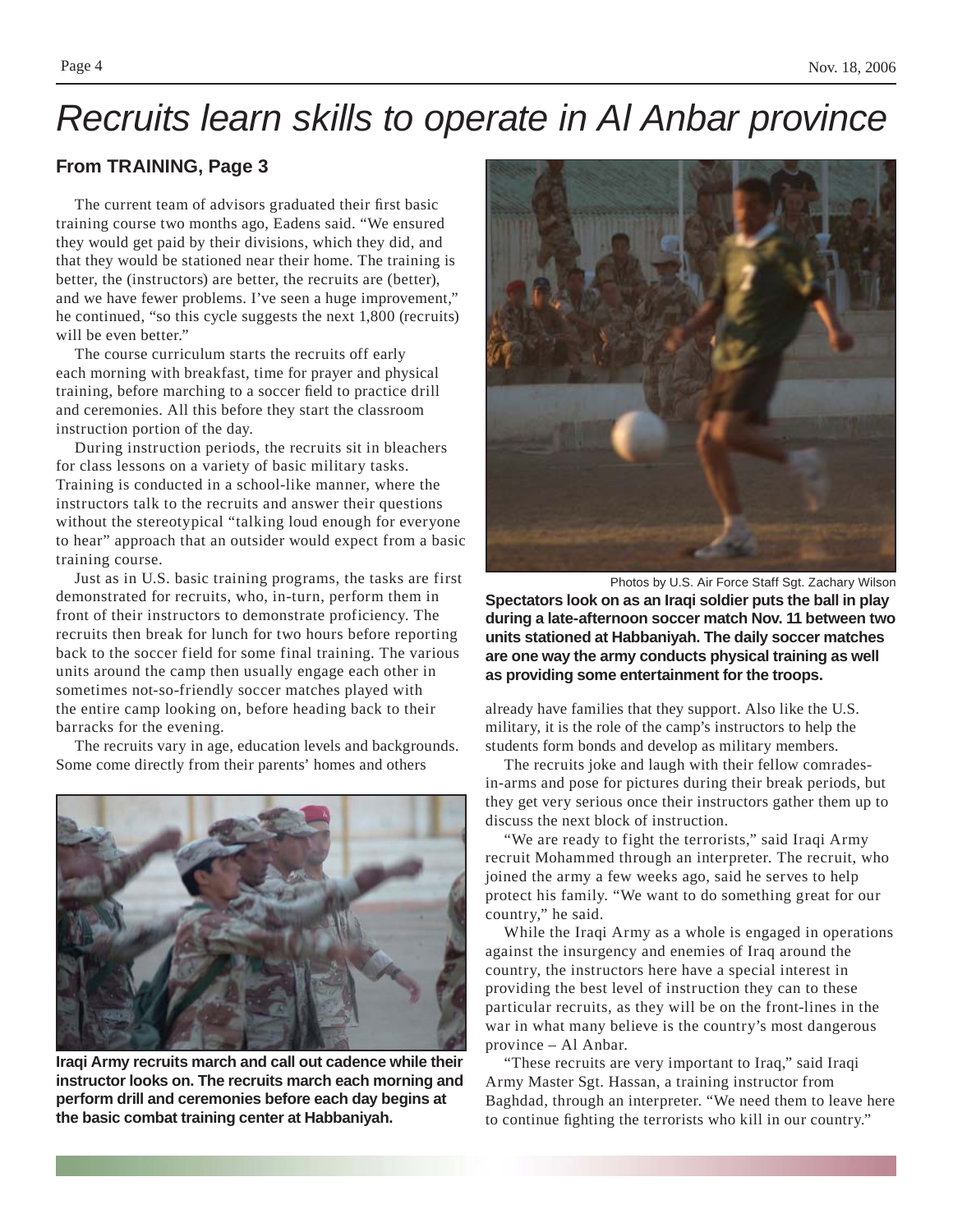### **Habbaniyah clinic hangs on despite challenges**

#### **By U.S. Air Force Staff Sgt. Zachary Wilson** MNSTC-I Public Affairs

**HABBANIYAH, Iraq —** As home to thousands of 1st Iraqi Army Division soldiers, Camp Habbaniyah's many missions are supported by a regional support unit clinic that provides medical services to all of the camp's soldiers as well as to the local civilian community outside the gate.

The clinic routinely treats patients with gunshot wounds, shrapnel wounds and blast injuries, but it also sees patients for relatively minor symptoms such as intestinal problems or sprained ankles.

Officially lacking a general practitioner, the clinic is held together by the 1st Iraqi Army Division's surgeon, along with a handful of soldiers who were assigned to the clinic after showing an aptitude for jobs in medicine.

Col. Ibrahim is the surgeon who now runs the day-to-day operations of the RSU clinic and treats patients. He said the doctor shortage stems from the security situation in the Al Anbar province.

"We face a difficult situation in bringing people to this area because it is so dangerous. My job should be administrative; as a supervisor," he said. "Because of the manning, I must (also) do medical work and treat patients."

Petty Officer 2nd Class Franklin Weaver, a U.S. Navy Corpsman assigned to the Military Transition Team at Habbaniyah, said the clinic is responsible for treating a wide range of patients.

"The (RSU clinic) is a community health clinic and a basic sick hall for RSU members," he said, "but they see all the patients from this base – mass casualties as well as civilian injuries."

Although the soldiers manning the clinic demonstrated an aptitude for the medical field during first aide sessions in basic training, they still required additional training.

"They usually have a very elementary grasp of combat medicine," Weaver said. "We have to bring them up to speed on combat medicine and community health. We have to train them as if they didn't know anything about it."

To help compensate for the lack of officially trained medical experts, Col. Ibrahim and his counterparts throughout the Iraqi Army have developed a training program for soldiers assigned to work in the RSU clinics.

"We came to the idea to put together a five-week training course for soldiers to begin learning the principles of medicine before they worked in the clinic," he said. "After they receive this training, we send them to Taqaddum Surgical (Center) to get more hands-on training. This works out very well for our clinic. The training is a continuous process."

Ibrahim said the soldiers are sent to the surgical clinic in Taqaddum because there are no surgical facilities at the RSU clinic. Taqaddum is a large Coalition forward operating base located a short distance from Habbaniyah.



Photo by U.S. Air Force Staff Sgt. Zachary Wilson

**An Iraqi Army medic takes a prescription order from another Iraqi soldier at the Habbaniyah Regional Support Unit clinic Nov. 14. The clinic serves all units based at Habbaniyah as well as the local community.**

Another difficult challenge the clinic workers face is how to go about treating civilians from outside communities who show up to Habbaniyah requiring treatment for a variety of ailments.

"One of our purposes here is to help the local people get medical services. This is a dangerous area, even for the civilian people," Ibrahim said. "We see many cases, even pregnant women. Everyone is looking for us here. They feel secure when they see us because they are threatened by the insurgents. Always, when they need anything, they look to the army."

If the civilian medical situation requires more than the RSU clinic can provide, the patients are transported to Taqaddum where they are treated or accommodated at a Ministry of Health hospital, Ibrahim said. He added that with the security situation as dangerous as it is, patients try to limit their travel as much as possible.

Iraqi Army Capt. Hassan, a medic assigned to Camp Habbaniyah's regional training center, feels that the security situation has to be resolved before the local community's health infrastructure can be adjusted.

"We need to secure this area for the safety of the Iraqis who live here before we can do anything," he said through an interpreter.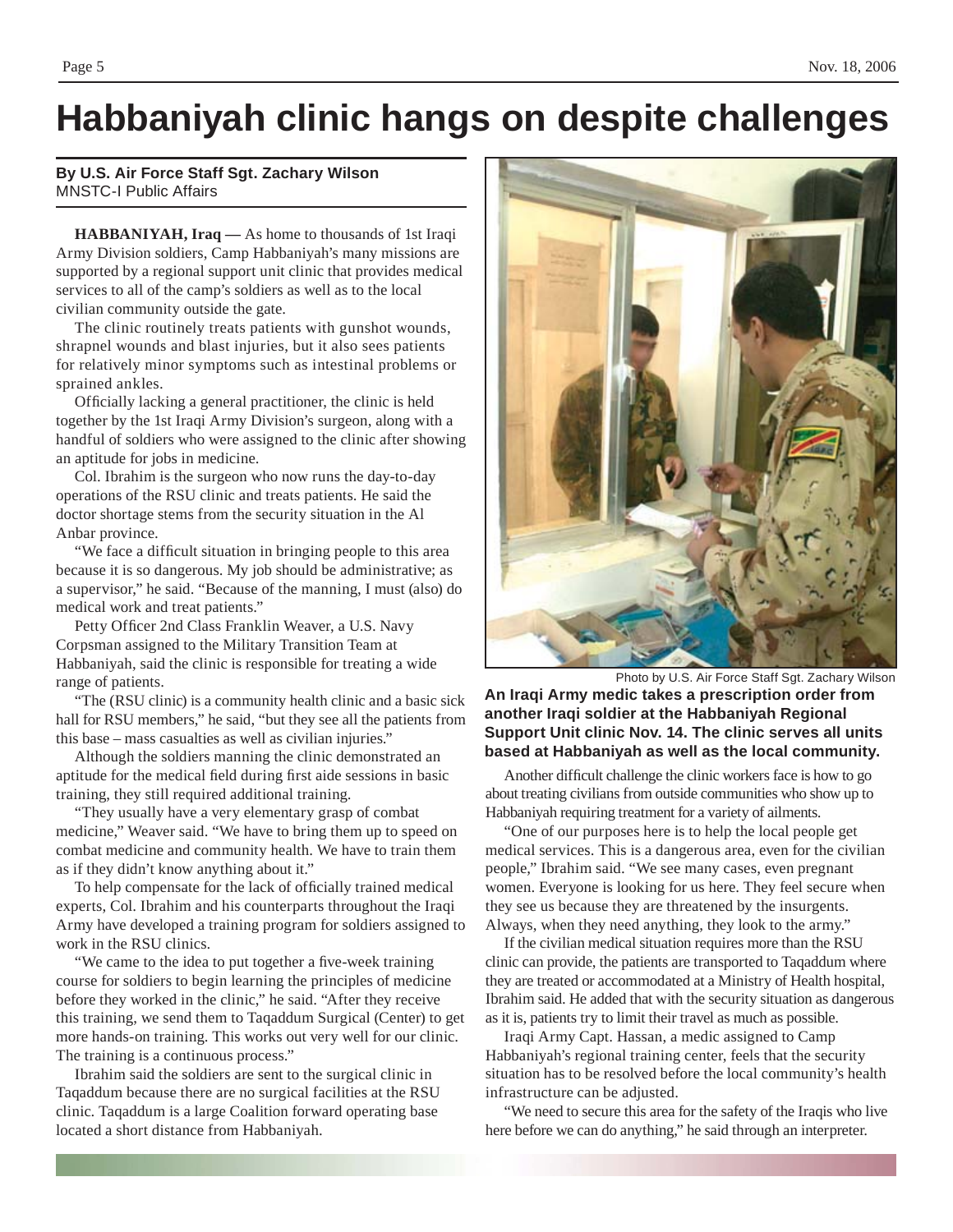## **Iraqi Army delivers school supplies to children**

**By Pfc. Durwood Blackmon** 25th Infantry Division Combat Aviation Brigade Public Affairs

**TIKRIT, Iraq —** Children at the Black Jewel School in Tikrit received a pleasant surprise from unexpected guests Oct. 31.

Members of the 4th Iraqi Army Division, joined by Coalition forces, brought pens, paper, pencils, candy and toys for children in the local community.

The primary focus of the 4th Division is to conduct security operations in communities surrounding Tikrit. However, as the Iraqi Army continues to expand in strength and numbers, it hopes to develop a more interconnected relationship with members of the local district.

"There have been those who at one time have gone into communities and filled people with terror. Part of the (Iraqi Army) position is to do things that



Photo by U.S. Army Pfc. Durwood Blackmon

**Soldiers from the 4th Iraqi Army Division unload school supplies at Forward Operating Base Dagger Oct. 31. Iraqi Army leaders organized and led the convoy operation that transported supplies to the Black Jewel School.**

previous leadership has not done," said Col. Arsalan, 4th Iraqi Army Division. "We went to the school to let them know we are here to help and to give supplies to the children. When we visit peoples' homes and schools to assist them, they begin to better understand our purpose and why we are here."

The materials delivered were donated by members of Task Force Diamondhead, 25th Infantry Division Combat Aviation Brigade.

Teachers brought children one class at a time to individually receive the gifts. Although the surprise visit interrupted their classes, the children relished the break as they anxiously waited in line for their turn.

The entire operation was planned, coordinated and executed by the 4th Iraqi Army Division soldiers.

"This mission was totally Iraqi led and we are extremely impressed by their leadership," said U.S. Army Lt. Col. Frank W. Tate, a unit commander from Task Force Diamondhead.

"They took charge of this mission and there was a lot of positive interaction between the Iraqi Army, teachers and children. This was a tremendous experience for us," he commented.

"Our goal was to establish civil and military affairs within the community," Arsalan added. The mission was executed very well and the results of today's effort are excellent. This is all part of a larger peace process," he continued. "I really hope we can do further missions like this and I think the positive results of today's actions speak volumes."

Once all the candy and supplies had been handed out, children could be heard throughout the hallways of the school laughing and enjoying their new gifts. Tate feels the mission was not only a success but helped to target a key audience that will have a large impact in the restructuring and rebuilding of Iraq.

"Today was a huge success and a great opportunity," he said. "It helped the children – the most important part of Iraq's future – realize that the (Iraqi Army) is here to support them."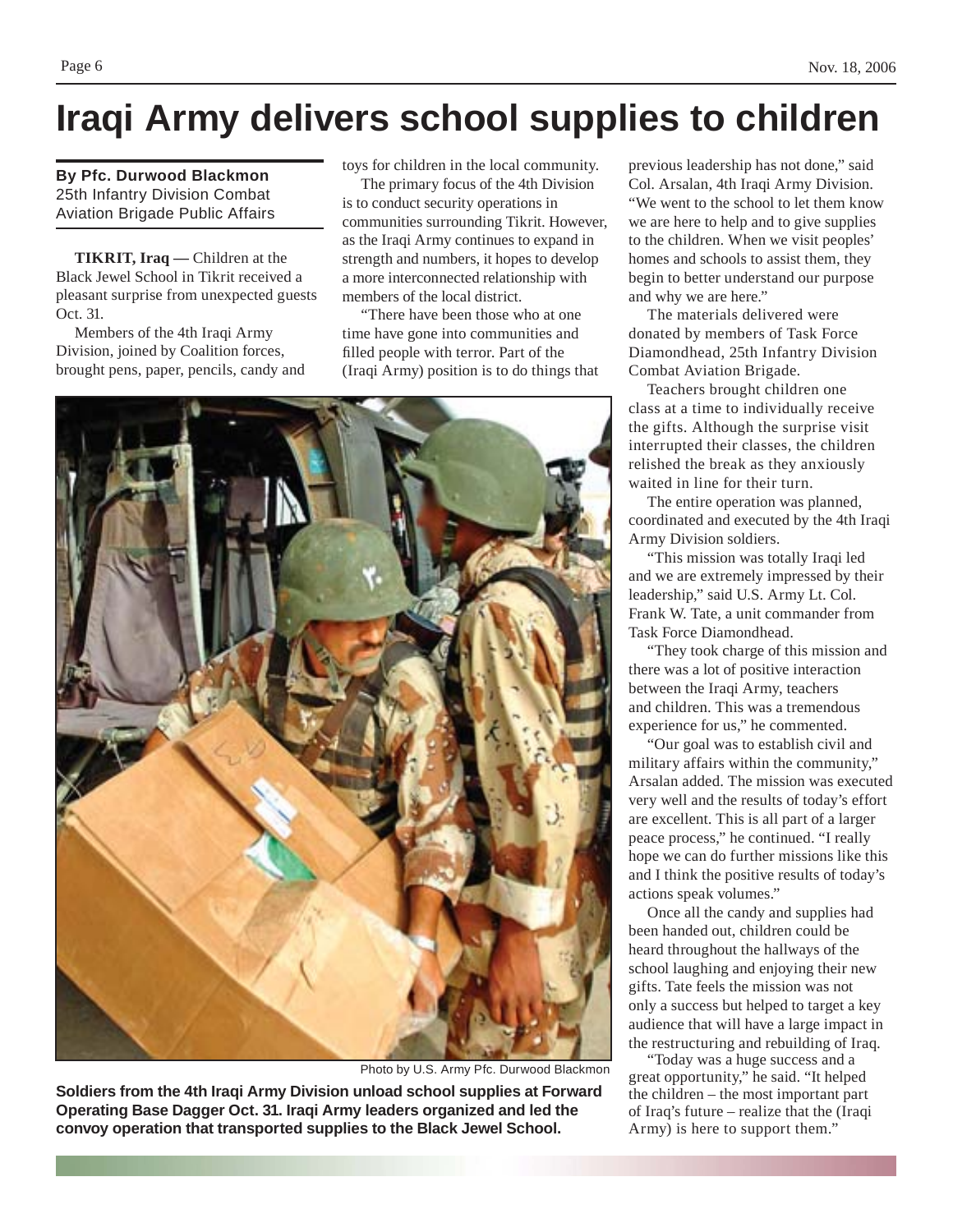## **Training center teaches soldiers crucial skills**

#### **By U.S. Air Force Staff Sgt. Zachary Wilson** MNSTC-I Public Affairs

**HABBANIYAH, Iraq —** When the Iraqi military was reestablished in early 2004, the Coalition set up regional training centers at several bases in Iraq to teach soldiers the skills to better equip them to defend their country. These centers are now managed and staffed by Iraqi soldiers, with a few Coalition advisors providing support.

At the Iraqi Army's regional training center in Habbaniyah, the focus is on developing the service's non-commissioned officers and junior enlisted members on tasks that are critical in battle operations.

The training center offers squad leader, platoon sergeant, combat medic, combat lifesaver, military police and sniper courses, as well as a shooters school designed to provide additional training in marksmanship. These classes are separate from the basic combat training courses and, according to Iraqi Army Sgt. Ali, a platoon sergeant course instructor, they not only offer Iraqi soldiers additional opportunities to increase their skills, but also to become trainers themselves.

"We want the soldiers here to learn these courses and take them back to their units," Ali said with the help of an interpreter. "This will make our entire army better."

The RTC courses were all originally taught by Coalition advisors, but Iraqi instructors have taken the lead and are now providing all of the instruction. U.S. Army Capt. Daniel Eadens, a Coalition advisor to the 1st Iraqi Army Division's training unit at Habbaniyah, said his troops are there strictly to train the trainers.

"My (Coalition) drill sergeants are not drill sergeants over the Iraqis," he said, "they are teaching the Iraqi drill sergeants to train the Iraqi (trainees)."

As the students attend the variety of courses, many of them



**An Iraqi combat lifesaver instructor directs his student's attention to visual aids as he explains the techniques for applying a tourniquet during the CLS class at the Habbaniyah Regional Training Center Nov. 12.**



Photo by U.S. Air Force Staff Sgt. Zachary Wilson

An Iraqi soldier demonstrates his proficiency in **setting up an intravenous injection during a combat lifesaver course at Habbaniyah's Regional Training Center Nov. 12. The RTC houses a variety of courses to enhance the military skills of the Iraqi Army.**

realize the value of the instruction goes beyond practical exercises and will provide valuable results in a battlefield situation.

"I am learning a lot of good medical skills through these courses," said Iraqi Army Pvt. Bakir, who is attending the combat lifesaver course. "The lessons I have learned were very interesting

… I want to learn everything," he said through an interpreter. The courses are held in a block of recently renovated

buildings with modern classrooms that allow instructors the use of Power Point slides and other instructional aids.

"The courses are set up to allow the Iraqis the ability to teach themselves these combat skills," said U.S. Army Sgt. 1st Class Duncan Harp, a Coalition advisor assigned to the RTC. "As a drill sergeant, there are ways that I would do things around here to get the training accomplished, but that's not my job. My job is to show the Iraqi instructors here how they can do things and then step back and let them run it they way they choose to."

*"We want the soldiers here to learn these courses and take them back to their units. This will make our entire Army better."*

> **Iraqi Army Sgt. Ali Habbaniyah Regional Training Center Platoon Sergeant Course Instructor**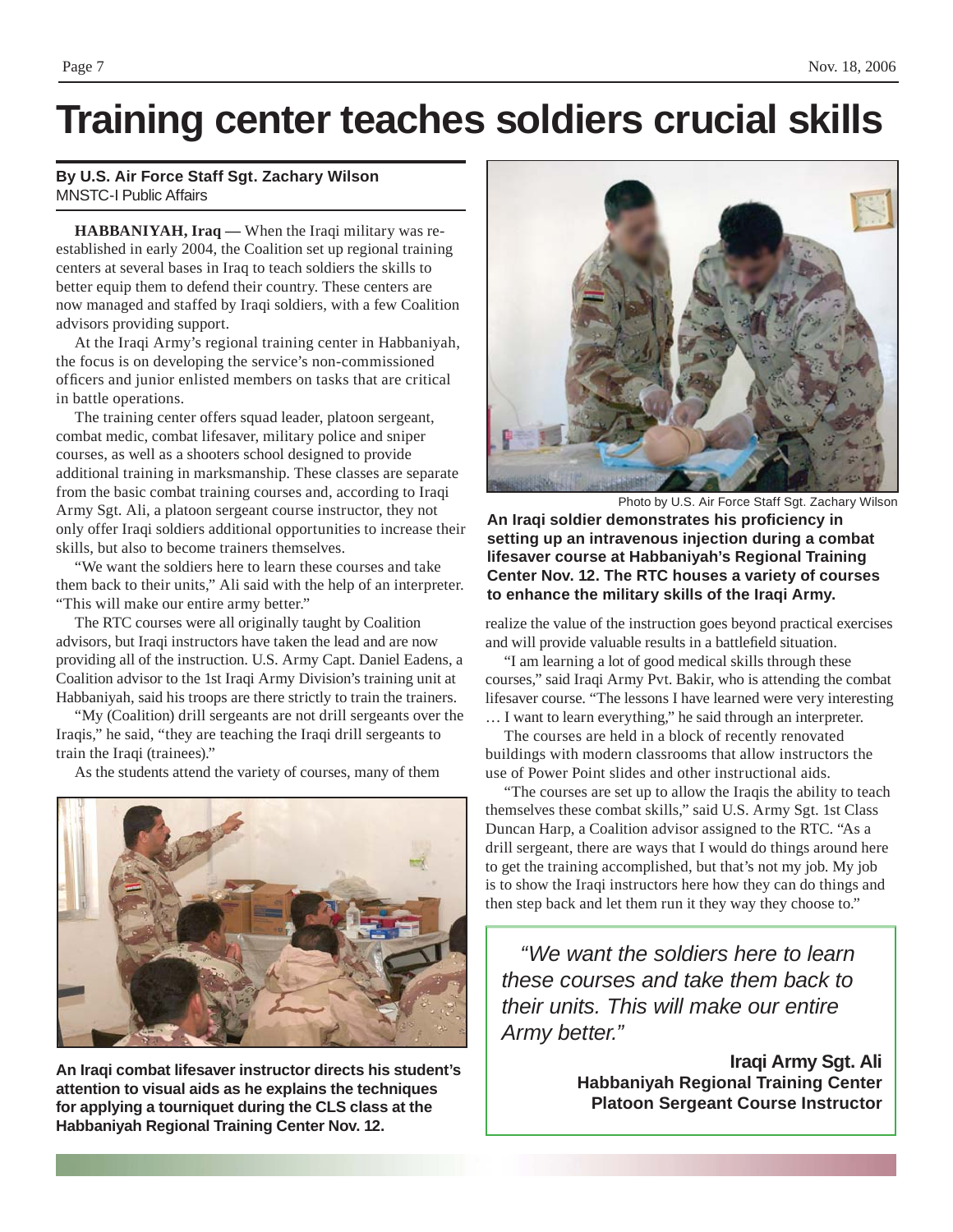### **Iraqi Security Forces /** in brief

#### **Iraqi brigade conducts operation near Kirkuk**

**KIRKUK —** More than 1,000 Iraqi soldiers began a military operation Nov. 15 to clear several villages of insurgents and unauthorized weapons near Iraq's northern city of Kirkuk.

The 2nd Brigade, 4th Iraqi Army Division, combined with two additional Iraqi battalions and Coalition forces in support, began a cordon and search of the Zytoon and Rashad valleys approximately 40 kilometers south of Kirkuk. Insurgent forces were reported to be operating within these areas.

The village of Dugmat in the Rashad valley was the site of a recent attack on a combined Iraqi and Coalition patrol.

The 2nd Brigade plans to maintain a formal presence in the area to protect civilians and deny sanctuary to insurgents in the southern area of the Kirkuk Province.

*— Multi-National Division – North Public Affairs*

#### **ISF detains kidnapping, murder-cell suspects**

**BAGHDAD** — Soldiers from the 7th Iraqi Army Division, along with Coalition advisors, conducted a raid Nov. 14 in Ramadi to capture members of a kidnapping and murder cell. The suspects were believed responsible for abducting, torturing and murdering Iraqi civilians and military personnel.

The cell members are also believed responsible for placing improvised explosive devices that have injured and killed Iraqi police.

Iraqi troops detained eight suspects during the raid.

No injuries or damages were reported.

*— Multi-National Corps – Iraq Public Affairs*

#### **Terrorists kill themselves with IED**

**MOSUL —** Three terrorists were killed and one was seriously wounded Nov. 13 when they tried to plant a roadside bomb in a western Mosul neighborhood.

The terrorists attempted to place a roadside bomb consisting of a 155 mm artillery round when it exploded prematurely, instantly killing two and injuring the others.

Iraqi police responded to the explosion, finding the bodies of the two dead terrorists and evacuating the injured terrorists to a local hospital. One of the injured later died of his wounds. Two innocent bystanders, injured in the blast, were also transported to a nearby hospital.

*— Multi-National Division – North Public Affairs*

#### **Iraqi police capture members of insurgent cell**

**BAGHDAD** — Iraqi police forces conducted a raid in Haswah Nov. 13 and captured six insurgents believed to be responsible for improvised explosive device attacks that have injured and killed Iraqi civilians and Iraqi Security Forces.

The insurgents are also allegedly responsible for criminal activities in the Haswah and Baghdad areas that include extortion, murder, kidnapping and car theft. The insurgents reportedly helped finance other insurgent cells in their attacks against ISF.

Police detained nine additional suspects during the raid and confiscated several assault rifles.

No injuries and minimal damages were reported. *— Multi-National Corps – Iraq Public Affairs*



Photo by U.S. Air Force Staff Sgt. Zachary Wilson

### *Honoring fallen comrades*

**Multi-National Security Transition Command-Iraq Deputy Commanding General U.K. Brig. Hugh Monro (far right) and fellow British and Australian soldiers salute fallen comrades in Habbaniyah, Iraq, during a Remembrance Day ceremony Nov. 11. The MNSTC-I servicemembers joined with American counterparts at Habbaniyah to pay respects at a cemetery where British soldiers were buried throughout the fi rst half of the twentieth century.**